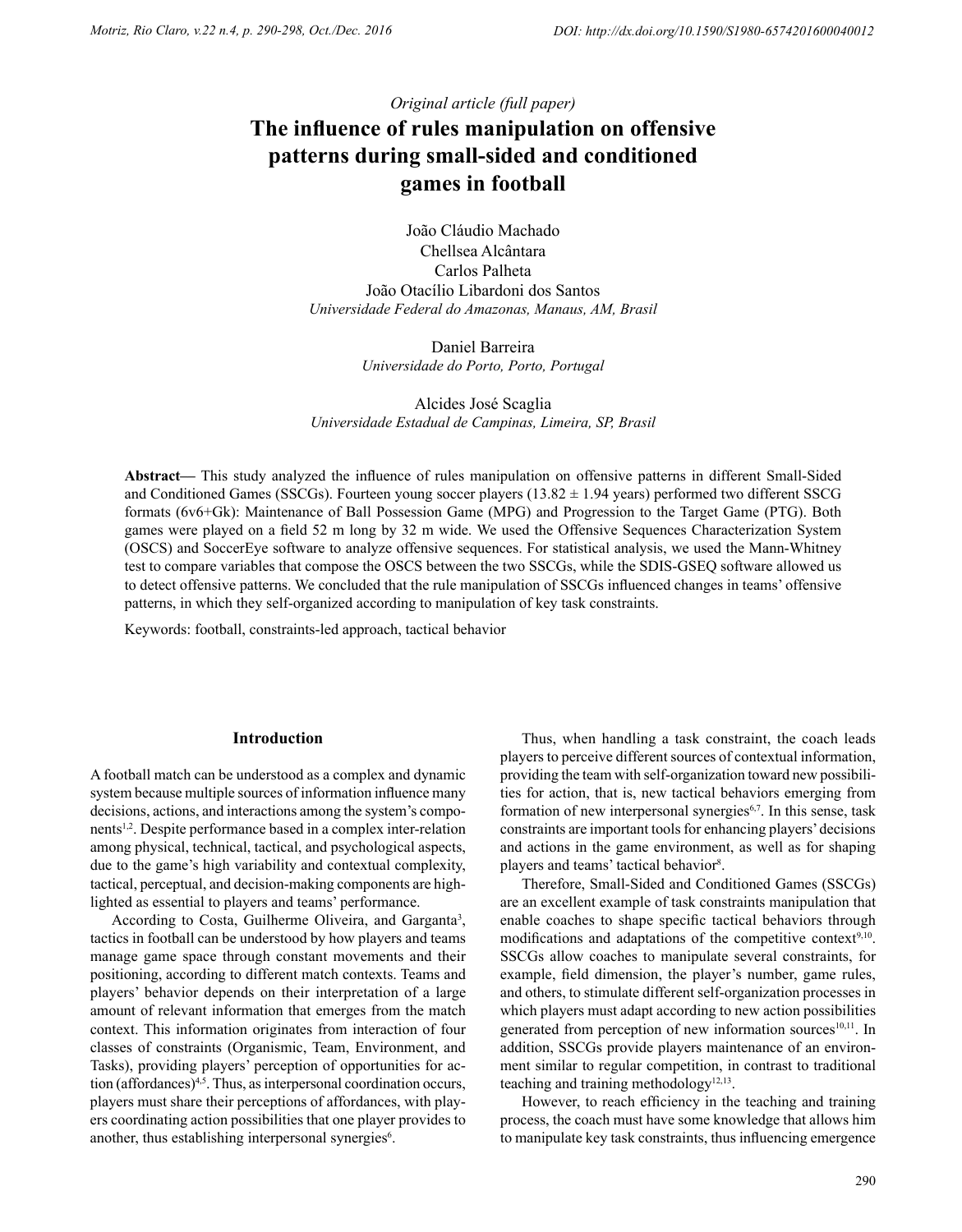of specific tactical behaviors aligned with training aims and the game model he has defined $11,14$ . In recent years, due to technological and methodological developments that allow investigation of emerging coordinative patterns in team sports, particularly in football, research has attempted to analyze the influence of key task constraint manipulations, such as field dimension and number of players<sup>15-17</sup>.

As for SSCG rules manipulation, Dellal, Chamari, Owen, Wong, Lago-Peñas, and Hill-Haas<sup>18</sup> found that reducing the amount of ball touches allowed each professional player in different SSCGs tended to decrease the number of successful passes and to increase the amount of lost ball possessions. Thus, the authors<sup>18</sup> emphasized that manipulating this specific rule makes it possible to prepare players better to deal with more complex situations in football matches.

Almeida, Ferreira, and Volossovitch<sup>19</sup> investigated the influence of rules manipulation on teams' offensive performance in different SSCGs (3v3+Gk); they found that "two touches" rule would condition players to perceive information and make decisions quickly, while "four passes" rules would induce longer offensive sequences, favoring occurrences of an attack method that prioritized maintenance of ball possession. Studying SSCGs, Lizana, Reverdito, Brenzikofer, Macedo, Misuta, and Scaglia<sup>20</sup> also found that the manipulation of different game rules influenced teams' technical-tactical performance.

However, not enough information yet exists about rule manipulation's influence on offensive patterns performed by teams during different SSCGs. Therefore, this study analyzes the influence of rules manipulation on teams' offensive patterns in different SSCGs. Thus, SSCG manipulations are intended to assist coaches in developing more specific exercises, thereby increasing the probability of transferring certain tactical behaviors to competitive games.

## **Methods**

## *Study Design:*

This research employed observational methodology because it allows observation and recording of team and players' behavior in natural match contexts<sup>21</sup>. This study's design, according to a specific taxonomy<sup>22</sup>, is nomothetic (two teams observed in each SSCG), has follow-up (registration is continuous during the SSCG), and is multidimensional (the observation tool comprises seven field criteria combining field formats with systems of categories).

#### *Subjects:*

Fourteen young soccer players ( $13.82 \pm 1.94$  years) on a team in the city of Manaus-AM participated in this study. The team and players were informed of the experimental study protocol as they signed the free and informed consent form (ICF), approved by the Ethics Committee in Research of the Federal University of Amazonas (CAE: 31081614.6.0000.5020).

#### *Procedures:*

Two different formats of SSCG were used—Maintenance of Ball Possession Game (MPG); Progression to the Target Game (PTG)—by Lizana, Reverdito, Brenzikofer, Macedo, Misuta, and Scaglia20. Each of the SSCGs lasted 30 minutes and was performed in a field dimension of 52 m long and 32 m wide (Figure 1); teams were composed of six players and a goalkeeper (6v6+Gk). All SSCGs were played between 09:00 and 10:00 a.m., at 48-hour intervals. For each SSCG, two familiarization games (i.e., a period during which players became accustomed to the proposed rules) and two experimental games were played, with a 48-hour interval between them. Games were preceded by a standardized warm-up of 15 minutes, with 5 minutes each of acyclic low-intensity movements and coordinative running, of dynamic stretching, and of intermittent high-intensity activities. During data collection of these games, 173 offensive sequences were recorded from the MPG and 196 from the PTG.

Table 1 contains the different rules included in the two SSCG formats used in this investigation.

The rules used in the MPG and PTG emphasized operational principles of maintaining ball possession and progression to the target, respectively<sup>23</sup>. Importantly, with the exception of the rule that determines the minimum number of passes needed to perform a goal shot in the MPG, breaking the game's rules did not interrupt game dynamics, but some minimum points were given to the opposing team.



Figure 1. Field dimensions used at the different SSCG.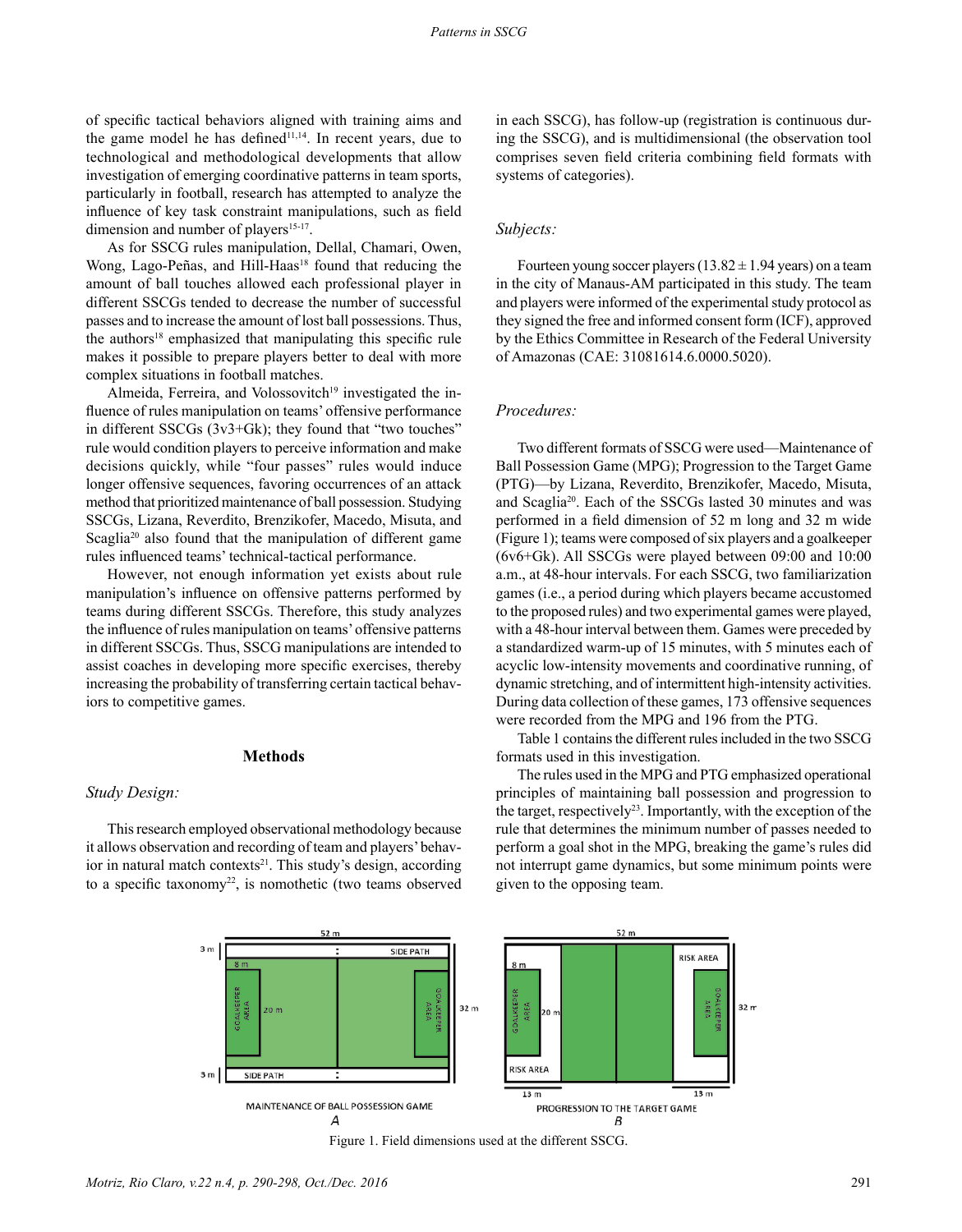#### Table 1. Rules included in the different SSCGs used in this study.

| <b>Small-Sides and</b><br><b>Conditioned Games</b>     | <b>Rules</b>      | <b>Definition</b>                                                                                                                                                                                                                                                                                                                                      |  |  |
|--------------------------------------------------------|-------------------|--------------------------------------------------------------------------------------------------------------------------------------------------------------------------------------------------------------------------------------------------------------------------------------------------------------------------------------------------------|--|--|
| Maintenance of<br><b>Ball Possession</b><br>Game (MPG) | <b>First Rule</b> | Each player could do a maximum of two touches on the ball, where extra points to the opposing team<br>were registered for each extra touch on the ball given by the same player.                                                                                                                                                                       |  |  |
|                                                        | Second<br>Rule    | The players of the team who were with the ball possession should make constant switches of lines/<br>zones, which were pre-determined in the field with cones of different colors, and were registered an<br>extra point to the team that could circulate the ball from one side path to the other.                                                    |  |  |
|                                                        | <b>Third Rule</b> | Each time that the team that was with the ball possession could make five passes without returning the<br>ball to the player who had just made the pass, the team obtained two points.                                                                                                                                                                 |  |  |
|                                                        | Fourth Rule       | The goal could only be scored after five passes, thus earning eight points.                                                                                                                                                                                                                                                                            |  |  |
| Progression to the<br>Target Game (PTG)                | <b>First Rule</b> | The passes made by the players could only be carried out towards the opposing goal, in which each<br>time the player disrespected this rule it would result in an extra point given to the opposing team, being<br>allowed the performance of backwards passes only on two occasions, in the recovery of the ball posses-<br>sion and in an assistance |  |  |
|                                                        | Second<br>Rule    | Every goal scored made through a backwards pass would worth five points, while the goal scored in<br>an offensive sequence in which the last pass were performed just towards the opposing goal it would<br>worth ten points                                                                                                                           |  |  |
|                                                        | <b>Third Rule</b> | Whenever the team could break into a pre-defined area by the cones (risk area) would obtain<br>three points.                                                                                                                                                                                                                                           |  |  |

## *Observation Instrument:*

In this study, two observational instruments were used to characterize and detect offensive patterns by teams in each SSCG: the Offensive Sequences Characterization System (OSCS) and SoccerEye. Those instruments have been properly validated and tested in different studies published elsewhere<sup>19,24-26</sup>.

The OSCS is composed of simple indicators previously used in other investigations: Duration of Ball Possession<sup>27</sup>, number of Players involved<sup>28</sup>, number of Ball Touches<sup>28</sup>, number of Passes<sup>29</sup>, and number of Shots<sup>27</sup>. A simple ratio established between performance indicators makes it possible to access more accurate information about characteristics of teams' offensive sequences<sup>19</sup>. The OSCS has the following composite indicators: Players involved/Duration of ball possession, Ball Touches/ Duration of ball possession, Passes/Duration of ball possession, Ball Touches/Players involved, Passes/Players involved, Passes/ Ball Touches, and Goal/Shots.

To detect teams' offensive patterns, we also used the SoccerEye observation instrument (Table  $2^{25}$ , consisting of 80 unique, mutually exclusive categories, distributed according to seven criteria that combine field formats with systems of categories: (1) Start of the offensive phase/ball recovery (BR); (2) Development of defense/attack transition-state (DT); (3) Progress of ball possession (DP); (4) End of the offensive phase (F); (5) Patterns of pitch space position; (6) Centre of the game (CJ); and (7) Spatial patterns of teams' interaction (CEI).

The first four criteria relate to behaviors of the observed team's players, while the fifth is a structural criterion dividing the pitch into 12 zones or categories. The sixth and seventh criteria characterize interaction contexts on micro and macro scales, respectively, taking into account relations of opposition and cooperation between teams and players.

| Criteria                                                   | Sub-criteria                             | $No$ categories | <b>Categories</b>                                                                                                                                                                                                                                                                                                                                                                                                                                                        |  |  |  |
|------------------------------------------------------------|------------------------------------------|-----------------|--------------------------------------------------------------------------------------------------------------------------------------------------------------------------------------------------------------------------------------------------------------------------------------------------------------------------------------------------------------------------------------------------------------------------------------------------------------------------|--|--|--|
| Start of the offensive                                     | 1.1 Direct/<br>Dynamic ball<br>recovery  | 4               | BRi: Interception; BRt: Tackle; BRgk: Intervention of the goalkeeper in the<br>defensive phase; BRp: Defensive behavior followed by a pass;                                                                                                                                                                                                                                                                                                                              |  |  |  |
| phase/ball recovery (BR)                                   | 1.2 Indirect/<br>Static ball<br>recovery | 6               | BRst: Start/restart of the offensive phase; BRv: Opponent's violation of the laws<br>of the game; BRc: Corner kick; BRgki: Goal kick; BRdb: Dropped ball; BRti:<br>Throw-in<br>14                                                                                                                                                                                                                                                                                        |  |  |  |
| Development of defense/<br>attack transition-state<br>(DT) |                                          |                 | DTpsp: Positive short passing; DTnsp: Negative short passing; DTplp: Positive<br>long passing; DTnlp: Negative Long Passing; DTpcr: Positive Crossing; DTncr:<br>Negative Crossing; DTrb: Running with the ball; DTd: Dribbling (1x1); DTbc:<br>Ball control; DTdu: Duel; DTs: Shooting; DTns: Opponent's intervention with<br>no Success; DTogk: Intervention of the goalkeeper in the offensive phase;<br>DTdgk: Intervention of the goalkeeper in the defensive phase |  |  |  |

| Table 2: SoccerEye Observation Instrument <sup>25</sup> . |  |  |
|-----------------------------------------------------------|--|--|
|-----------------------------------------------------------|--|--|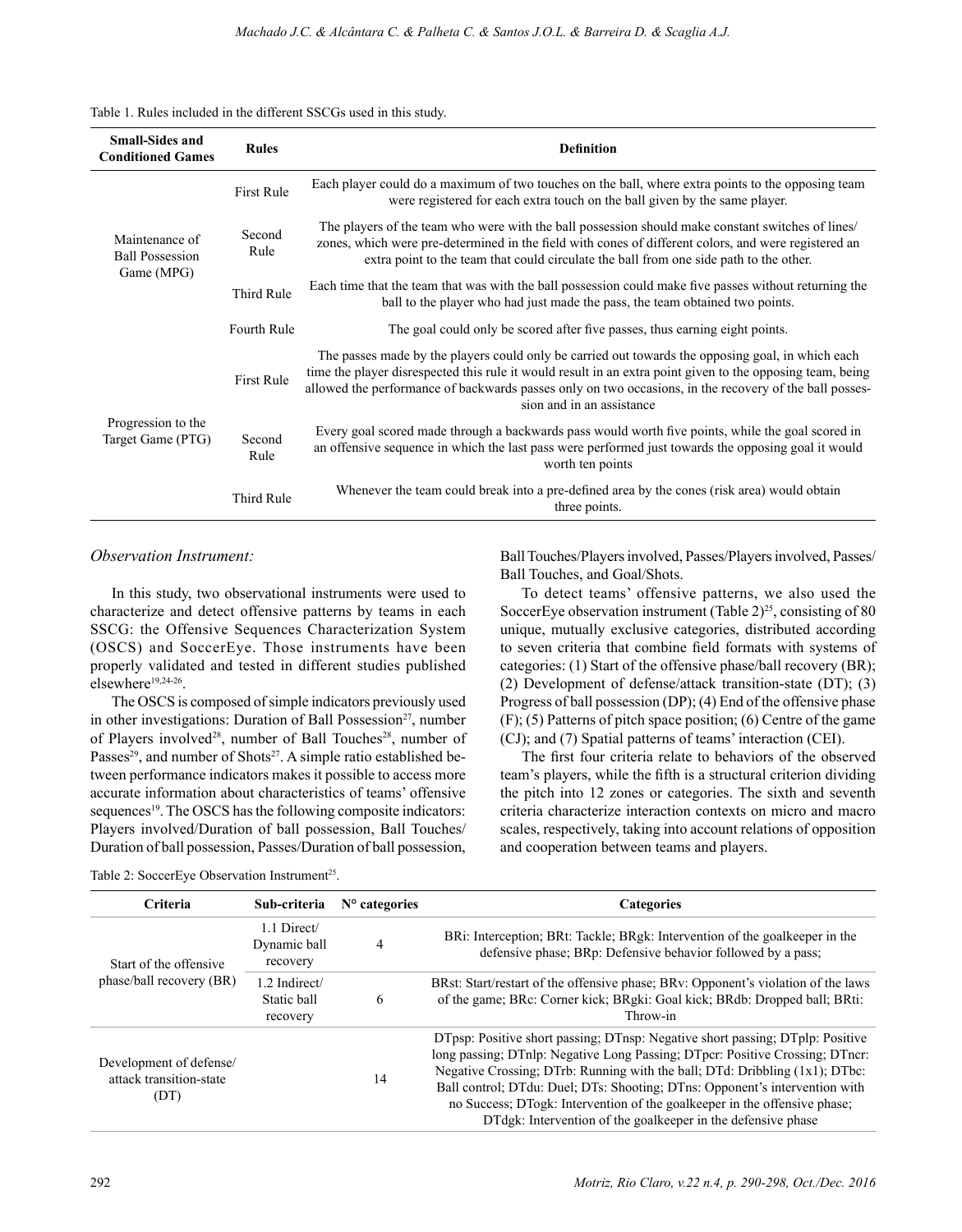| Progress of Ball<br>Possession (DP)            |                              | 19                       | DPpsp: Positive Short passing; DPnsp: Negative short passing; DPplp: Positive<br>Long Passing; DPnlp: Negative Long Passing; DPpcr: Positive Crossing;<br>DPncr: Negative Crossing; DPrb: Running with the ball; DPd: Dribbling (1x1);<br>DPd: Ball control: DPdu: Duel; DPs: Shooting; DPns: Opponent's intervention<br>with no success; DPogk: Intervention of the goalkeeper in the offensive phase;<br>DPdgk: Intervention of the goalkeeper in the defensive phase; DPi: Violation of<br>the laws of the game; DPc: Corner kick; DPgki: Goal kick; DPdb: Dropped Ball;<br>DPti: Throw-in |
|------------------------------------------------|------------------------------|--------------------------|-----------------------------------------------------------------------------------------------------------------------------------------------------------------------------------------------------------------------------------------------------------------------------------------------------------------------------------------------------------------------------------------------------------------------------------------------------------------------------------------------------------------------------------------------------------------------------------------------|
| End of the Offensive                           | 4.1 With<br>Efficacy         | $\overline{4}$           | Fws: Wide shot; Fst: Shot on target; Fso: Shot stopped, with no continuation of<br>ball possession; Fgl: Goal                                                                                                                                                                                                                                                                                                                                                                                                                                                                                 |
| Phase $(F)$                                    | 4.2 With no<br>Efficacy      | $\overline{\mathcal{A}}$ | Fled: Loss of ball possession by error of the ball carrier/defender's intervention;<br>Fgk: Loss of ball possession by intervention of the opponent's goalkeeper; Fo:<br>Throwing the ball out of the pitch; Fi: Violation of the laws of the game                                                                                                                                                                                                                                                                                                                                            |
| Patterns of pitch space<br>position            |                              | 12                       | Zones 1 to 12<br>Direction of attack                                                                                                                                                                                                                                                                                                                                                                                                                                                                                                                                                          |
| Centre of the Game (CJ)                        | 6.1 With<br>Pressure $(P)$   | 3                        | Pr: Relative numerical inferiority; Pa: Absolute numerical inferiority; Pe:<br>Pressure in numerical equality                                                                                                                                                                                                                                                                                                                                                                                                                                                                                 |
|                                                | 6.2 With no<br>Pressure (NP) | 3                        | NPe: No pressure in numerical equality; NPr: Relative numerical superiority;<br>NPa: Absolute numerical superiority<br>Offensive line versus empty zone (goalkeeper)                                                                                                                                                                                                                                                                                                                                                                                                                          |
| Spatial patterns of teams<br>interaction (CEI) |                              | 11                       | EF: Ball in the empty zone (goalkeeper) versus offensive line; BF: Back line<br>versus offensive line; BM: Back line versus mid line; BE: Back line versus<br>exterior zone; MF: Mid line versus offensive line; MM: Mid line versus mid<br>line; MB: Mid line versus back line; FM: Offensive line versus mid line;<br>FB: Offensive line versus back line; EB: Exterior zone versus back line; FE:                                                                                                                                                                                          |

## *Recording Instrument:*

To record offensive sequences, we used an adaptation of SoccerEye recording software (v 3.2, October 2012)<sup>30</sup>. The software simultaneously enables visualization and recording of players' actions; it is a versatile and adaptable tool, including contextual variables such as "match status" and "duration of the offensive sequence." SoccerEye's user manual contains

definitions and guidelines for its use, helping the viewer perform more affordable, reliable data collection.

Before recording behaviors, field areas, and contexts of players/team's interactions, the observer recorded match status, duration of the attack sequence, and two OSCS variables $19,24$  were also included — the "number of players involved" and the "number of touches on the ball" (Figure 2).



Figure 2. Adaptation of SoccerEye recording instrument<sup>30</sup>.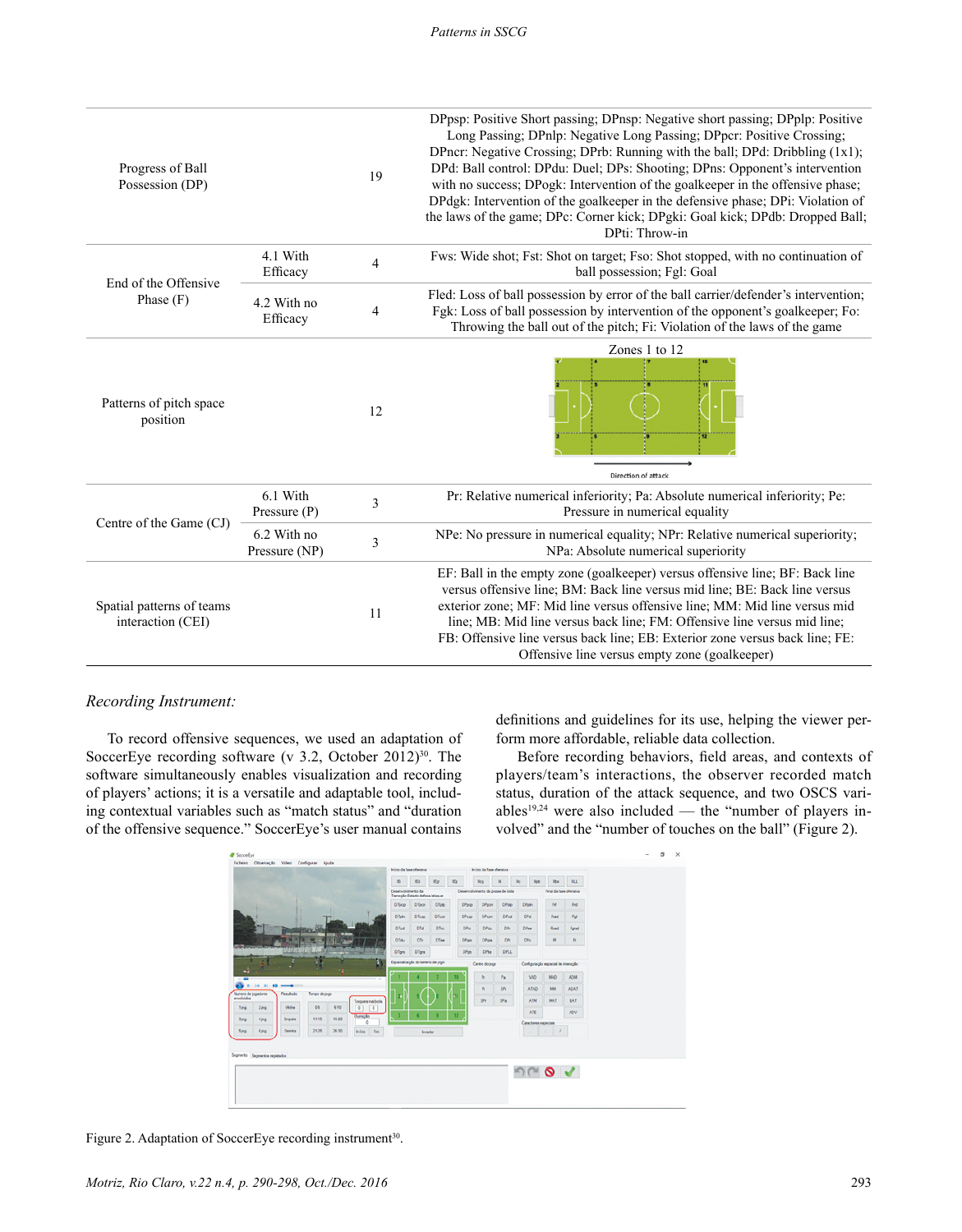## *Data quality:*

SDIS-GSEQ software (version  $5.0.77$ )<sup>31</sup> was used to determine inter- and intra-observer reliability through the value of Kappa de Cohen  $(k)^{21}$ . Observers twice (with an interval of 15 days) analyzed the first 45 minutes of a football game. Values for inter-observer reliability ranged from 0.79 to 0.99, while values for intra-observer reliability ranged from 0.91 to 0.96. Therefore, according to Bakeman, Gottman, Portal, Anguera, and Villaseñor<sup>32</sup>, the study data shows good reliability.

## *Statistical Analysis*

Shapiro-Wilk and Levene tests were performed to verify the normality and homogeneity of variances, respectively, of data related to variables belonging to the OSCS. Once the data did not show normal distribution, a descriptive statistic (median and range) and the Mann-Whitney test were employed to characterize and compare simple and composite indicators of the OSCS (dependent variables) between the two SSCGs (MPG and PTG as independent variables). The significance level of  $5\%$  ( $p <$ 0.05) was adopted. Statistical analysis was performed with the SPSS 20.0 program.

Using SDIS-GSEQ software  $(v5.0.77, 2010)^{31}$ , we conducted a Lag Sequential Analysis, which enables identification of teams' offensive patterns during SSCGs. Lag Sequential Analysis allows identification of behavioral patterns more likely to occur than those dependent on chance, assuming that behaviors are probably repeated in a football match with some frequency and that their sequences are visible in the match $33$ .

Therefore, a retrospective analysis of the ten behaviors previous to the attack's end, assuming indicator categories of offensive efficacy (criterion 4) in SoccerEye as conduct criteria. Through selection of respective conduct criteria, analysts counted the times that a certain conduct, considered an object conduct, succeeds that conduct retrospectively, setting the standard conduct (max-lag). The z-score value ( $z \ge 1.96$ ,  $p \le 0.05$ ) determines the significance level between those conducts, thus detecting teams' offensive patterns during different SSCGs. Sackett<sup>34</sup> conventional rules, used to determine maximum delay, were not applied.

#### **Results**

## *Characterization of offensive sequences*

Table 3 shows results of simple and composite indicators of performances belonging to the OSCS. All performance indicators showed statistically significant differences, with the exception of composite indicators "Players involved/Duration"  $(p = 0.301)$  and "Ball Touches/Duration"  $(p = 0.055)$ .

Regarding simple performance indicators, the MPG had longer offensive sequences ( $p = 0.005$ ), with more players involved in attacks ( $p < 0.001$ ), besides a larger amount of ball touches  $(p = 0.011)$  and passes performed  $(p < 0.001)$ . The PTG had a greater amount of shots on the opponent's goal ( $p < 0.001$ ).

As for composite indicators, the MPG obtained a larger number of passes per time ( $p < 0.001$ ), passes performed by players involved ( $p < 0.001$ ), and by ball touches ( $p < 0.001$ ). In the PTG, there occurred a greater number of ball touches by players involved in offensive sequences ( $p = 0.003$ ) and a greater number of goals scored by shots performed (*p* < 0.001).

**Table 3:** Indicators of performance that characterize the offensive sequences in different Small-Sided and Conditioned Games.

| Performance<br><b>Indicators</b>   | <b>Maintaining Ball</b><br><b>Possession Game</b> |                |      | Progression to the<br><b>Target Game</b> |                |       |
|------------------------------------|---------------------------------------------------|----------------|------|------------------------------------------|----------------|-------|
|                                    | Median                                            | Min.           | Max. | Median                                   | Min.           | Max.  |
| Duration of Ball<br>Possession (s) | 15,00*                                            | $\overline{2}$ | 94   | $11,00*$                                 | $\overline{c}$ | 86    |
| Players Involved                   | $4,00*$                                           | 1,0            | 7,0  | $3,00*$                                  | 1,0            | 6,0   |
| <b>Ball Touches</b>                | $8,00*$                                           | 1,0            | 32,0 | $6,00*$                                  | 1,0            | 22,0  |
| Passes                             | $4.00*$                                           | 0,00           | 21   | $2,00*$                                  | 0,00           | 9     |
| <b>Shots</b>                       | $0,00*$                                           | 0,00           | 2,0  | $0,00*$                                  | 0,00           | 2,0   |
| Players Involved/<br>Duration      | 0,27                                              | 0.06           | 1,00 | 0.25                                     | 0,04           | 0.67  |
| Ball Touches/<br>Duration          | 0,51                                              | 0,17           | 1,25 | 0,58                                     | 0,06           | 2,00  |
| Passes/Duration                    | $0.25*$                                           | 0,00           | 0,67 | $0,18*$                                  | 0,00           | 0,43  |
| Ball Touches/<br>Players Involved  | $2,00*$                                           | 1,00           | 5,33 | $2,25*$                                  | 1,00           | 13,00 |
| Passes/Players<br>Involved         | $1,00*$                                           | 0,00           | 3,50 | $0.66*$                                  | 0,00           | 2,00  |
| Passes/Ball<br>Touches             | $0,50*$                                           | 0,00           | 0,80 | $0,33*$                                  | 0,00           | 0,80  |
| Goal/Shots                         | $0,00*$                                           | 0,00           | 1,0  | $0.00*$                                  | 0,00           | 1,00  |
| Offensive<br>Sequences (Total)     |                                                   | 173            |      |                                          | 196            |       |

\* Statistically significant difference between the Maintenance of Ball Possession Game and the Progression to the Target Game ( $p \le 0.05$ ).

## *Analysis of offensive patterns*

Figure 3 displays offensive patterns that resulted in wide shots (Figure 3A) and in goals scored (Figure 3B) in the MPG. Shots in the MPG tended to occur in the central path of the offensive sector (Fws:  $z = 2.85$ ; Fgl:  $z = 3.75$ ) or in the left path of the offensive sector (Fws:  $z = 2.05$ ). Wide shots tended to be preceded by a positive short pass ( $z = 3:58$ ) or a positive crossing  $(z = 4.99)$ , both during progress of ball possession (Figure 3A). Goals scored strongly tended to occur before a positive short pass  $(z = 2.89)$ , which was in turn preceded by a positive crossing  $(z = 5.17)$ , also in progress of ball possession (Figure 3B).

Figure 4 displays offensive patterns that resulted in wide shots (Figure 4A), in shots on target (Figure 4B), and in goals scored (Figure 4C) in the PTG. For offensive sequences that resulted in wide shots (Fws) in the PTG, it was possible to identify offensive patterns with behaviors in progress of ball possession; these tended to occur after an opponent's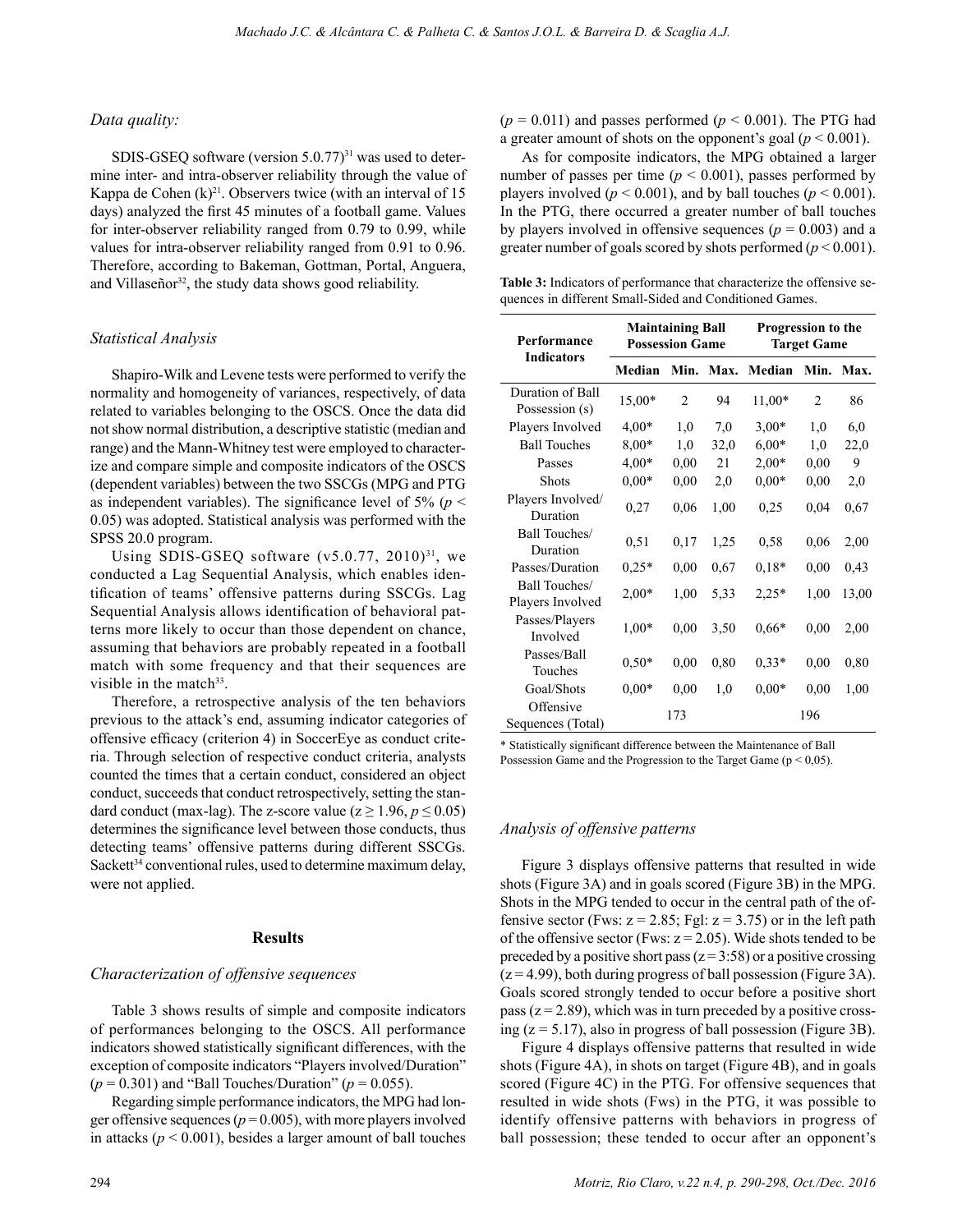

Figure 3. Illustration of the offensive patterns that resulted in a wide shot (A) and in goals scored (B) in the Maintenance of Ball Possession Game. See Table 1.

intervention with no success ( $z = 3.16$ ), preceded by a negative short pass  $(z = 3.08)$ . Wide shots were preceded by a goalkeeper intervention (DPdgk;  $z = 2.44$ ) after a shot (DPs;  $z = 2.36$ , when these behaviors were preceded by a positive long pass  $(z = 2.81)$  (Figure 4A).

As for offensive sequences ending in shots on target (Fst), these tended to be preceded by a positive long pass ( $z = 3.16$ ) after running with the ball  $(z = 2.44)$ , both in development of defense/attack transition-state. Shots preceded by dribbling  $(z = 3.76)$  and by running with the ball (DPrb;  $z = 2.19$ ) in progress of ball possession could also be detected. Another offensive pattern indicated shots preceded by a positive short pass  $(z = 4:41)$  after the goalkeeper's intervention in the defensive phase  $(z = 3.48)$  (Figure 4B). Shots on target were preceded by a defensive behavior followed by a pass (BRp;  $z = 3.32$ ), demonstrating shorter offensive sequences.

Goals scored in the PTG tended to occur from an unsuccessful opponent's intervention ( $z = 2.87$ ), preceded by a shot  $(z = 2.02)$  or a negative short pass  $(z = 2.02)$  in development of defense/attack transition-state (Figure 4C); another pattern showed that the shot also tends to occur after a goalkeeper's intervention  $(z = 2.66)$ , from a shot in development of ball possession  $(z = 2.59)$  (Figure 4C). Detected also were goals scored after a recovery of ball possession by tackle (BRt;  $z = 2.07$ ) or a positive crossing in Development of defense/attack transitionstate  $(z = 3.34)$ .



Figure 4. Illustration of offensive patterns that resulted in wide shot (A), in shot on target (B) and in goal scored (C) in Progression to the Target Game. See Table 1.

#### **Discussion**

This study analyzed the influence of rules manipulation on teams' offensive patterns in different SSCGs. These results

showed that MPG rules influenced the emergence of offensive sequences of long duration, with a large number of players involved and with a great amount of touches on the ball and passes made. One possible explanation for this occurrence is the manipulated rule attributing extra points to the team that could replace five passes without returning the ball to the player who had just made the pass (Rule 3), and especially the rule that limited the minimum amount of passes required for shooting (Rule 4). Corroborating this study, Almeida, Ferreira, and Volossovitch<sup>19</sup> found that manipulation of a rule that defines a minimum number of passes required for a shot tends to condition teams to self-organize so that they opt to attack by prioritizing maintenance of ball possession and circulation of the ball over the pitch, requiring collective construction of offensive actions.

Regarding performance's composite indicators, observers could see that MPG teams had a higher rate of ball transmission among players (Passes/Duration) and a greater contribution by players of ball circulation (Passes/Players involved). Through variable Passes/Ball touches in the MPG, teams used a play style that prioritized exchange of passes among players, adopting a method of positional attack<sup>35</sup>. The rule that assigns a number of points to a team if they circulate the ball from one side path to the other encourages them to do so constantly, to create an advantageous situation for scoring or advancing through offensive game space.

Results from the detection of offensive patterns assist in confirming that teams seek to choose a method of attack that prioritizes maintenance of ball possession. Offensive patterns detected in the MPG consisted largely of behaviors to develop ball possession, prioritizing positional attack by using side paths. MPG rules eventually inhibited the emergence of individual behaviors, enabling a collective attack with more players' participation.

These results corroborate findings by Lizana, Reverdito, Brenzikofer, Macedo, Misuta, and Scaglia<sup>20</sup>, who found that in maintenance possession games, players create favorable situations to score a goal only after ball circulation, in search of a clear space to shoot. Use of side bands in the MPG game field probably facilitated ball circulation, since, when occupying these side paths, players successfully increased the width of effective play-space, thus conducting tactical principles that favor maintenance of ball possession as a spatial principle<sup>36</sup>.

Regarding the PTG, manipulated rules influenced the emergence of faster offensive sequences, in which teams seek faster progression, attempting to take advantage of the opposing team's defensive unbalance, thus making more shots. Almeida, Ferreira, and Volossovitch<sup>19</sup> observed that rules limiting the amount of ball touches (two) per player influence fast advance, enabling a greater number of shots. However, in this study, offensive sequences' shorter duration seemed to be influenced by manipulation of the rule that constrains the direction of passes toward the opposing goal (Rule 1), but not by the rule that limits the minimum amount of ball touches per player, as used by the authors.

In these games, players sought to intervene more with the ball (Ball touches/Players involved), most likely because of a nonexistent rule that limits the amount of ball touches per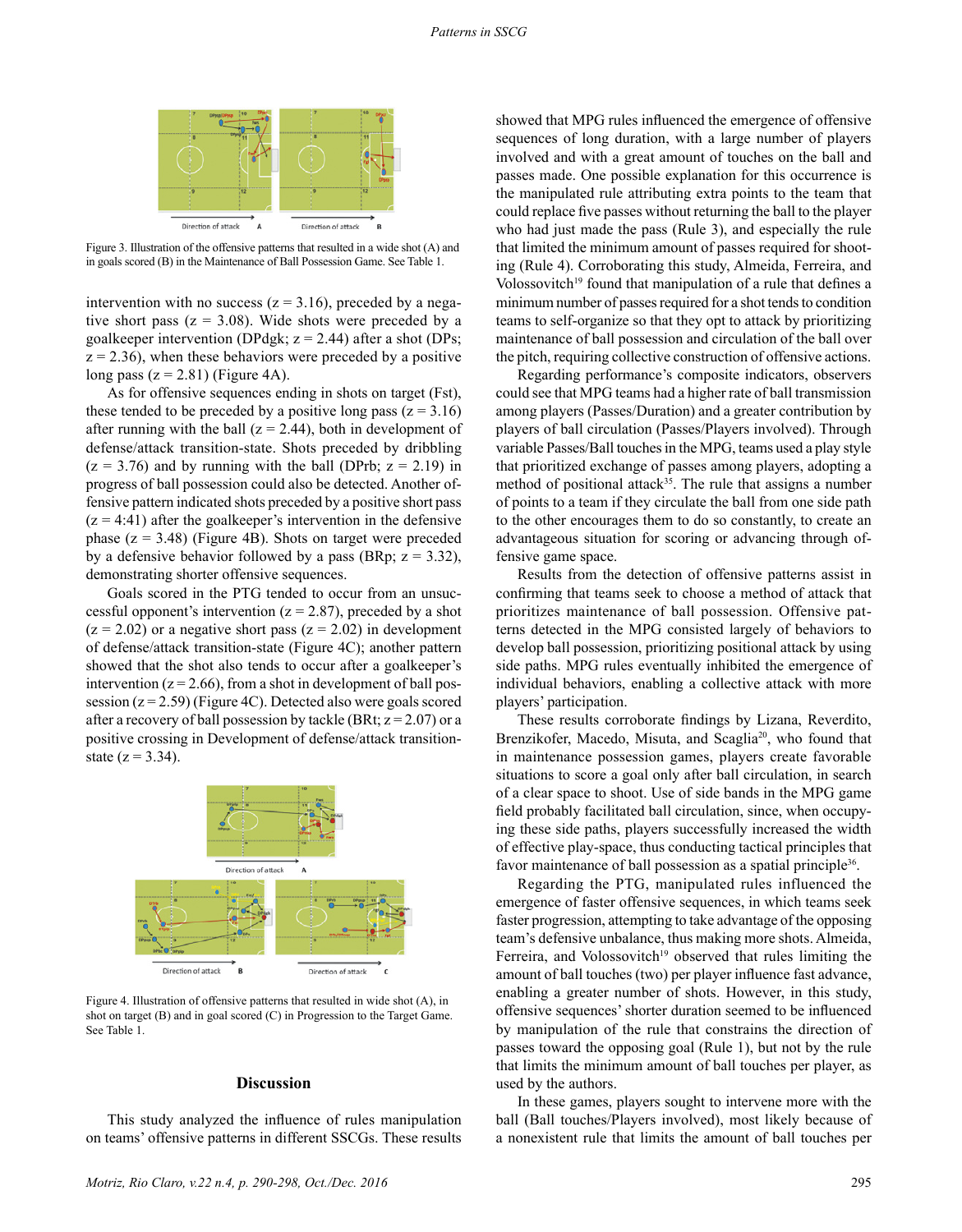player. In addition, shots tended to be more effective (Goal/ Shots), probably because faster progression through the field seems to help the team take advantage of the opposing team's possible defensive unbalance. However, Almeida, Ferreira, and Volossovitch<sup>19</sup> found that a rule that conditions performance of an attack with greater player participation, like the rule that limits the number of passes required to perform a shot, tended to influence shots' greater effectiveness. One possible explanation for this divergence is that the MPG, in this study, had a rule that determined the minimum number of passes needed to shoot and a rule that limited the amount of touches on the ball per player, difficult in both performance of shots as well as their effectiveness.

Offensive patterns in the PTG tended largely to occur in the development of defense/attack transition-state from faster attacks, in which teams look for ball progression through direct connections by a long pass, or through individual behaviors such as a running with the ball and dribbling.

Detection of shots made immediately after a direct ball recovery showed how rules of the game tended to encourage emergence of fast attacks. One possible explanation for emergence of shots on target after a direct ball recovery is that teams can have greater difficulty making passes only toward the opposing goal (rule manipulated in SSCG), thus increasing the probability of losing ball possession in areas close to their own goal. Dellal, Chamari, Owen, Wong, D. Lago-Peñas, and Hill-Haas<sup>18</sup> observed that manipulation of a rule that conditions the increase of games' dynamics and intensity might influence the effectiveness of passes and loss of ball possession.

With this study's results, we found that manipulated rules in both SSCGs (MPG and PTG) influenced the emergence of opposite play conditions. MPG rules constrained teams to maintain ball possession and circulate it to unbalance the opposing team's defensive organization. The PTG influenced the emergence of faster attacks, when the teams tended to advance quickly through the field to take advantage of the opponent's momentary defensive unbalance. Almeida, Ferreira, and Volossovitch<sup>19</sup> found that the manipulated rules in their investigation, rules of "two touches" and "four passes," also caused different self-organizing processes in teams, corroborating our findings.

Importantly, however, we highlight that this research sought to use two rules: one that limits each player's ball touches and another that limits the number of passes required to shoot to the opponent's goal, all in the same SSCG (MPG). These two rules were used in MPG in order to condition the teams to adopt a play style prioritizing ball possession through quick passes, promoting highly dynamic offensive sequences. As we know, match dynamics are increasingly faster in today's football, with a higher rate of passes $37$ ; thus, teams tend to have greater difficulty creating finalization situations, possibly due to choosing more defensive play strategies, which require greater collective work38-40. Therefore, when choosing an offensive method that prioritizes maintenance of possession, players and teams need to unbalance the opposing team's defensive organization through faster ball circulation, with greater player participation in sustained attacks.

Therefore, we found that the manipulation of games rules caused distinct self-organizing processes in teams. Coaches may choose to use both games in training, since offensive effectiveness will occur in terms of how teams can switch methods and play styles, imposing their plays in different match contexts<sup>26</sup>.

#### **Conclusion**

With this investigation, we concluded that players and teams tend to self-organize according to games rules used in SSCGs. The MPG rules tended to influence the emergence of offensive patterns in the progress of ball possession, inducing positional attacks, with more players participating and using, preferably, side paths. The PTG rules tended to influence the emergence of faster offensive sequences through long passes and individual behaviors.

The amount of players and teams analyzed can be a limitation of the present study. Therefore, future studies should investigate whether players and teams in different categories (U-13 and U-15, for example) seek to self-organize in different ways, depending on rules manipulation. However, this study provides important information for coaches, since the knowledge about the influence of key tasks constraints manipulation may help them in shaping their teams' specific tactical behaviors.

## **References**

- 1. Duarte R, Araújo, D Correia V, Davids, K. Sports Teams as Superorganisms. Sports Med. 2012; 42(8): 633-642.
- 2. Davids K, Araújo D,Shuttleworth R. (2005). Applications of dynamical system theory to Football. In T. Reilly, J. Cabri and D. Araújo (Eds.), Science and Football V (pp. 556-569). Oxon: Routledge.
- 3. Costa IT, Guilherme Oliveira J, Garganta J. Para um futebol jogado com ideias: Concepção, treinamento e avaliação do desempenho tático de jogadores e equipes. Curitiba: Appris; 2015.
- 4. Davids K, Araújo D. A abordagem baseada nos constrangimentos para o treino desportivo. In D. Araújo (Ed.), O contexto da decisão–A acção táctica no desporto (pp. 37-60). Lisboa: Visão e Contextos; 2005.
- 5. Gibson JJ. The ecological approach to visual perception. Hillsdale: Lawrence Erlbaum Associates: 1979.
- 6. Silva P, Garganta J, Araújo D, Davids K, Aguiar P. Shared knowledge or shared affordances? Insights from an ecological dynamics approach to team coordination in sports. Sports Med. 2013; 43(9): 765-772.
- 7. Riley MA, Richardson MJ, Shockley K, Ramenzoni VC. Interpersonal synergies. Front Psychol. 2011; 2.
- 8. Passos P, Araújo D, Davids K, Shuttleworth R. Manipulating constraints to train decision making in rugby union. Int J Sports Sci Coach. 2008; 3(1): 125-140.
- 9. Davids K, Araújo D, Correia V, Vilar L. How small-sided and conditioned games enhance acquisition of movement and decision-making skills. Exerc Sport Sci Rev. 2013; 41(3): 154-161.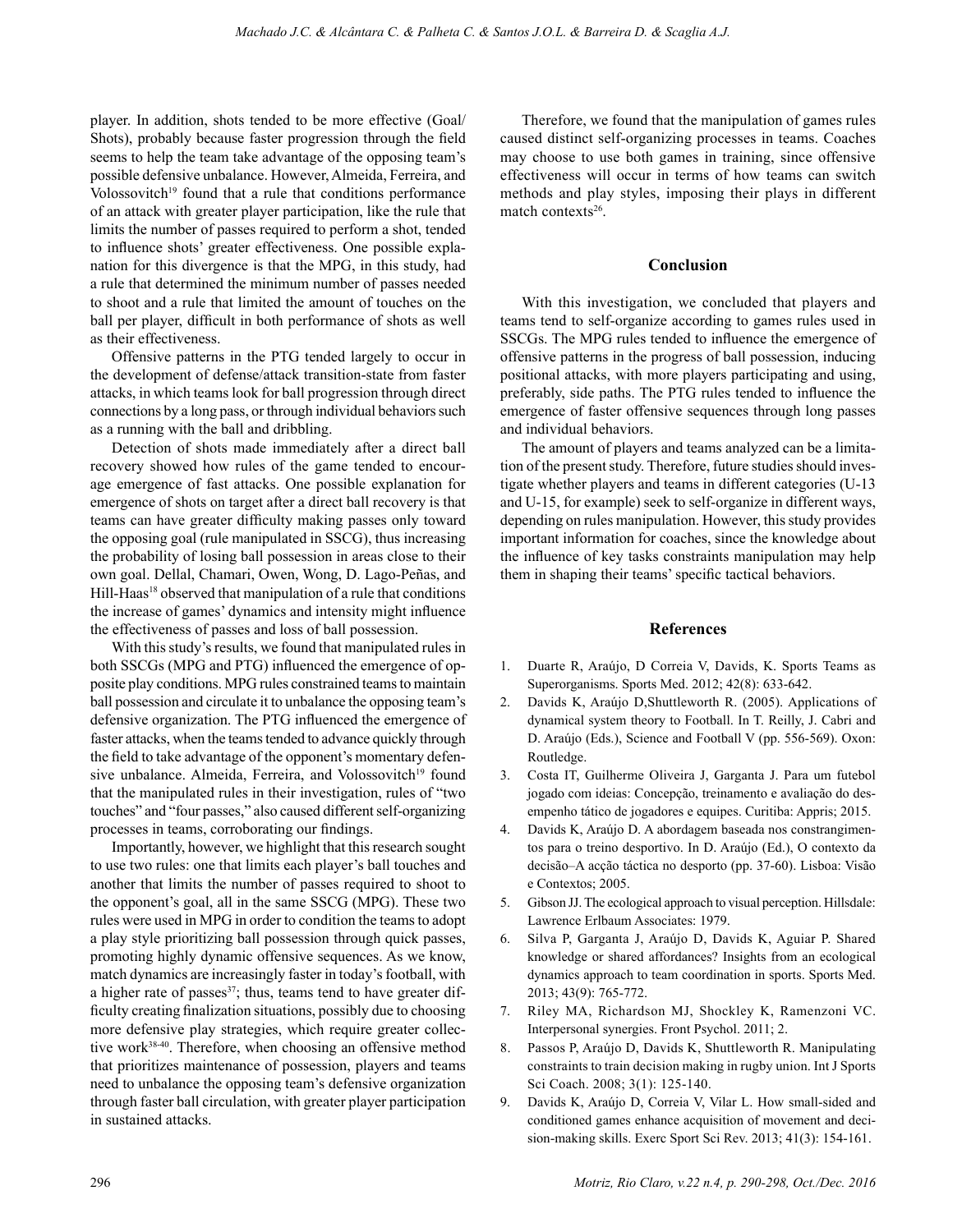- 10. Hill-Haas SV, Dawson B, Impellizzeri FM, Coutts AJ. Physiology of small-sided games training in football. Sports Med. 2011; 41(3): 199-220.
- 11. Clemente F, Couceiro M, Martins FM, Mendes R. The usefulness of small-sided games on soccer training. JPES. 2012; 12(1): 93-102.
- 12. Castelo J. (2003). Futebol: Guia prático de exercícios de treino. Lisboa: Edição Visão e Contextos.
- 13. Reverdito RS, Scaglia AJ, Paes RR. Pedagogia do esporte: panorama e análise conceitual das principais abordagens. Motriz: J. Phys. Ed. 2009; 15(3): 600-610.
- 14. Júlio L, Araújo D. Abordagem dinâmica da acção táctica no jogo de futebol. In D. Araújo (Ed.), O Contexto da Decisão: A Acção Táctica no Desporto. Lisboa: Visão e Contextos; 2005 p. 157-178.
- 15. Folgado H, Lemmink KA, Frencken W, Sampaio J. Length, width and centroid distance as measures of teams tactical performance in youth football. Eur J Sport Sci. 2014; 14(sup1): S487-S492.
- 16. Silva P, Duarte R, Sampaio J, Aguiar P, Davids K, Araújo D, Garganta J. Field dimension and skill level constrain team tactical behaviors in small-sided and conditioned games in football. J Sport Sci. 2014; 32(20): 1888-1896.
- 17. Silva P, Esteves P, Correia V, Davids K, Araújo D, Garganta J. Effects of manipulations of player numbers vs. field dimensions on inter-individual coordination during small-sided games in youth football. Int J Perform Anal Sport. 2015; 15(2): 641-659.
- 18. Dellal A, Chamari K, Owen AL, Wong DP, Lago-Peñas C, Hill-Haas S. Influence of technical instructions on the physiological and physical demands of small-sided soccer games. Eur J Sport Sci. 2011; 11(5): 341-346.
- 19. Almeida CH, Ferreira AP, Volossovitch A. Manipulating task constraints in small-sided soccer games: Performance analysis and practical implications. The Open Sports Sciences Journal. 2012; 5: 174-180.
- 20. Lizana CJR, Reverdito RS, Brenzikofer R, Macedo DV, Misuta MS, Scaglia AJ. Technical and tactical soccer players' performance in conceptual small-sided games. Motriz: J. Phys. Ed. 2015; 21(3): 312-320.
- 21. Sánchez-Algarra P, Anguera MT. Qualitative/quantitative integration in the inductive observational study of interactive behavior: impact of recording and coding among predominating perspectives. Qual Quant. 2013; 47(2): 1237-1257.
- 22. Anguera MT, Villaseñor AB, Mendo AH, López JLL. Diseños observacionales: ajuste y aplicación en psicología del deporte. Cuadernos de psicología del deporte. 2011; 11(2): 63-76.
- 23. Bayer C. O ensino dos jogos desportivos colectivos. Paris: Vigot; 1994.
- 24. Almeida CH, Ferreira AP, Volossovitch A. Offensive sequences in youth soccer: effects of experience and small-sided games. J Hum Kinet. 2013; 36(1): 97-106.
- 25. Barreira D, Garganta J, Prudente J, Anguera MT. Desenvolvimento e validação de um sistema de observação aplicado à fase ofensiva em Futebol: SoccerEye. Rev Port Cien Desp. 2012; 12(3).
- 26. Machado JC, Barreira D, Garganta J. Eficácia ofensiva e variabilidade de padrões de jogo em futebol. Rev Bras Educ Fís Esporte. 2013; 27(4): 667-677.
- 27. Hughes M, Churchill S. Attacking profiles of successful and unsuccessful teams in Copa America 2001. In T. Reilly, J. Cabri and

D. Araújo (Eds.), Science and football V: The Proceedings of the Fifth World Congress on Science and Football; 2005. p. 222-228.

- 28. Garganta JM, Marques A, Maia J. Modelação táctica do jogo de futebol: Estudo da organização da fase ofensiva em equipas de alto rendimento. In J. Garganta (Ed.), A investigaçao em futebol: estudos ibéricos; 2002. p. 51-66. Universidade do Porto: Faculdade de Ciências do Desporto e de Educaçao Física.
- 29. Hughes M, Franks I. Analysis of passing sequences, shots and goals in soccer. J Sport Sci. 2005; 23(5): 509-514.
- 30. Barreira D, Garganta J, Castellano J, Anguera MT. SoccerEye: A software solution to observe and record behaviors in sport settings. The Open Sports Sciences Journal. 2013; (6): 47-55.
- 31. Bakeman R, Quera V. Analyzing interaction: Sequential analysis with SDIS and GSEQ: Cambridge University Press; 1995.
- 32. Bakeman R, Gottman JM, Portal MDG, Anguera MT, Villaseñor AB. Observación de la interacción: introducción al análisis secuencial: Morata; 1989.
- 33. Anguera MT. Metodología de la Observación en las ciencias Humanas. Madrid: Cátedra; 1992.
- 34. Sackett GP. The lag sequential analysis of contingency and cyclicity in behavioral interaction research. In J. Osofsky (Ed.), Handbook of infant development. New York: Wiley; 1979. p. 623-649.
- 35. Castelo J. Futebol–A organização do jogo. Lisboa: Edição do autor; 1996.
- 36. Costa IT, Garganta J, Greco PJ, Mesquita I. Princípios Táticos do Jogo de Futebol: conceitos e aplicação. Motriz: J. Phys. Ed. 2009; 15(3): 657-668.
- 37. Wallace JL, Norton KI. Evolution of World Cup soccer final games 1966–2010: Game structure, speed and play patterns. J Sci Med Sport. 2014; 17(2): 223-228.
- 38. Barreira D Garganta J, Castellano J, Prudente J, Anguera MT. Evolución del ataque del ataque en el fútbol de élite entre 1982 y 2010: aplicación del análisis secuencial de retardos. Rev Psicol Deporte. 2014; 23(1): 139-146.
- 39. Barreira D, Garganta J, Castellano J, Machado J, Anguera MT. How elite-level soccer dynamics has evolved over the last three decades? Input from generalizability theory. Cuadernos de Psicología del Deporte. 2015; 15(1): 51-62.
- 40. Bloomfield J, Jonsson G, Polman R, Houlahan K, O'Donoghue P. Temporal Pattern Analysis and its Applicability in Soccer. In L. Anolli, S. D. Jr, M. S. Magnusson and G. Riva (Eds.), The Hidden Structure of Interaction: From Neurons to Culture Patterns Amsterdam: IOS Press; 2005. p. 238-251.

## *Acknowledgments*

We gratefully acknowledgment the support of Fundação de Ampara à Pesquisa do Estado do Amazonas (FAPEAM).

We gratefully acknowledge the support of two Spanish government projects (Ministerio de Economía y Competitividad): (1) La actividad física y el deporte como potenciadores del estilo de vida saludable: Evaluación del comportamiento deportivo desde metodologías no intrusivas [Grant number DEP2015-66069-P]; (2) Avances metodológicos y tecnológicos en el estudio observacional del comportamiento deportivo [PSI2015-71947-REDP]; and the support of the Generalitat de Catalunya Research Group, GRUP DE RECERCA I INNOVACIÓ EN DISSENYS (GRID). Tecnología i aplicació multimedia i digital als dissenys observacionals [Grant number 2014 SGR 971].